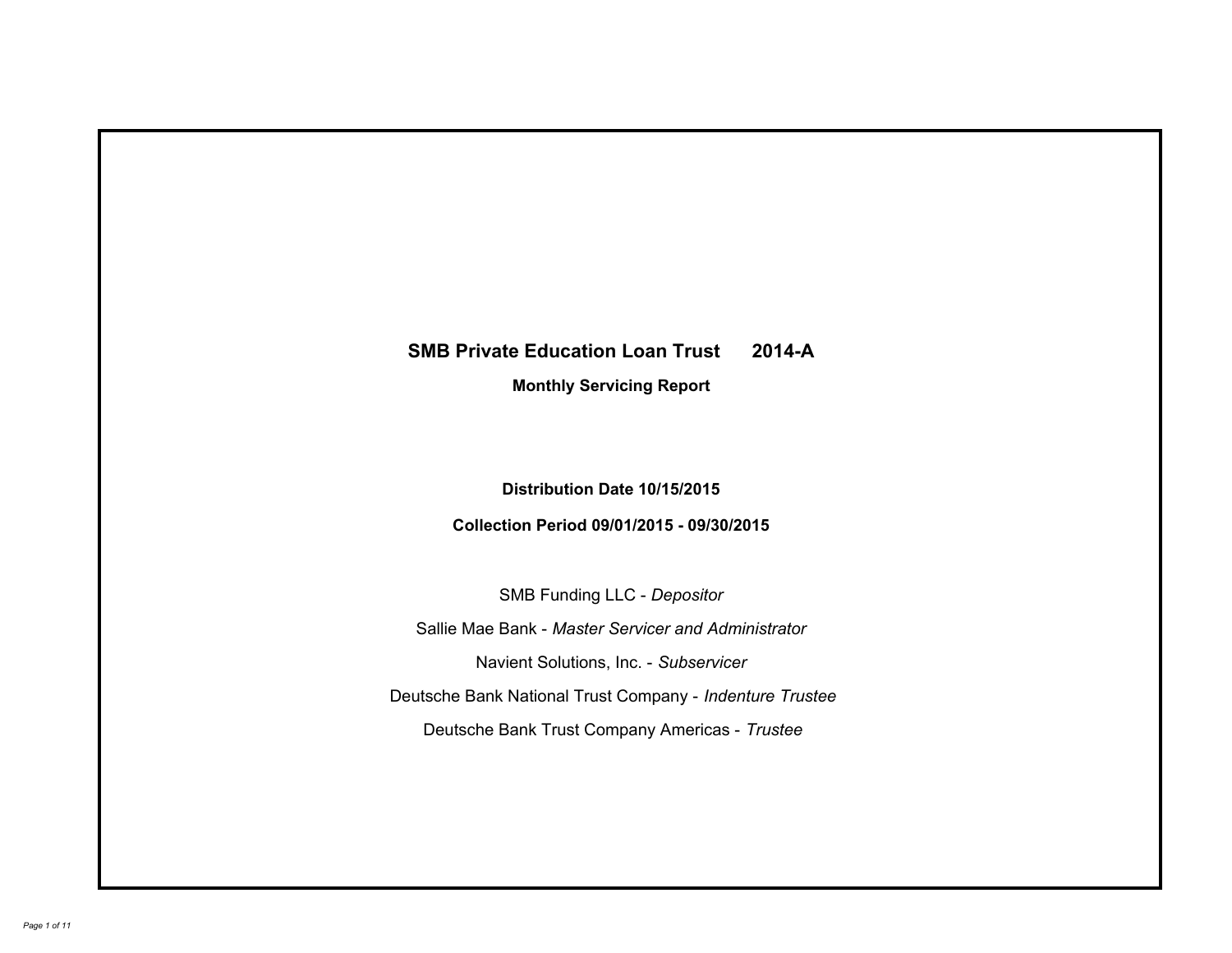|  |  |  | <b>Deal Parameters</b> |  |
|--|--|--|------------------------|--|
|--|--|--|------------------------|--|

| Α | <b>Student Loan Portfolio Characteristics</b>   |                   | 08/07/2014       | 08/31/2015       | 09/30/2015       |
|---|-------------------------------------------------|-------------------|------------------|------------------|------------------|
|   | <b>Principal Balance</b>                        |                   | \$361,523,983.59 | \$341,119,474.93 | \$338,937,579.89 |
|   | Interest to be Capitalized Balance              |                   | 17,313,307.43    | 18,658,419.53    | 19,168,269.14    |
|   | Pool Balance                                    |                   | \$378,837,291.02 | \$359,777,894.46 | \$358,105,849.03 |
|   | Weighted Average Coupon (WAC)                   |                   | 7.81%            | 7.74%            | 7.73%            |
|   | Weighted Average Remaining Term                 |                   | 138.29           | 136.54           | 137.23           |
|   | Number of Loans                                 |                   | 33,555           | 31,190           | 31,023           |
|   | Number of Borrowers                             |                   | 26,651           | 24,369           | 24,232           |
|   | Pool Factor                                     |                   |                  | 0.949689756      | 0.945276132      |
|   | Since Issued Total Constant Prepayment Rate (1) |                   |                  | 5.44%            | 5.45%            |
| B | <b>Debt Securities</b>                          | <b>Cusip/Isin</b> | 09/15/2015       |                  | 10/15/2015       |
|   | A1                                              | 784456AA3         | \$79,058,058.72  |                  | \$76,203,216.28  |
|   | A <sub>2</sub> A                                | 784456AB1         | \$68,000,000.00  |                  | \$68,000,000.00  |
|   | A <sub>2</sub> B                                | 784456AC9         | \$68,000,000.00  |                  | \$68,000,000.00  |
|   | A <sub>3</sub>                                  | 784456AD7         | \$50,000,000.00  |                  | \$50,000,000.00  |
|   | В                                               | 784456AE5         | \$36,000,000.00  |                  | \$36,000,000.00  |
|   | C                                               | 784456AF2         | \$42,000,000.00  |                  | \$42,000,000.00  |
|   |                                                 |                   |                  |                  |                  |
| C | <b>Certificates</b>                             | Cusip/Isin        | 09/15/2015       |                  | 10/15/2015       |
|   | <b>Excess Distribution</b>                      | 784456AG0         | \$100,000.00     |                  | \$100,000.00     |
|   |                                                 |                   |                  |                  |                  |
| D | <b>Account Balances</b>                         |                   | 09/15/2015       |                  | 10/15/2015       |
|   | Reserve Account Balance                         |                   | \$958,735.00     |                  | \$958,735.00     |
|   |                                                 |                   |                  |                  |                  |
| E | <b>Asset / Liability</b>                        |                   | 09/15/2015       |                  | 10/15/2015       |
|   | Overcollateralization Percentage *              |                   | 16.32%           |                  | 16.73%           |
|   | Specified Overcollateralization Amount *        |                   | \$107,933,368.34 |                  | \$107,431,754.71 |
|   | Actual Overcollateralization Amount *           |                   | \$58,719,835.74  |                  | \$59,902,632.75  |

\* Based on the Rated debt securities (Class A and Class B Bonds)

(1) Since Issued Total CPR calculations found in monthly servicing reports issued on or prior to September 15, 2015 originally included loans that were removed from the pool by the sponsor because they became ineligible for the pool between the cut-off date and settlement date. On October 5, 2015, Since Issued Total CPR calculations were revised to exclude these loans and all prior monthly servicing reports were restated. For additional information, see 'Since Issued CPR Methodology' found on page 11 of this report.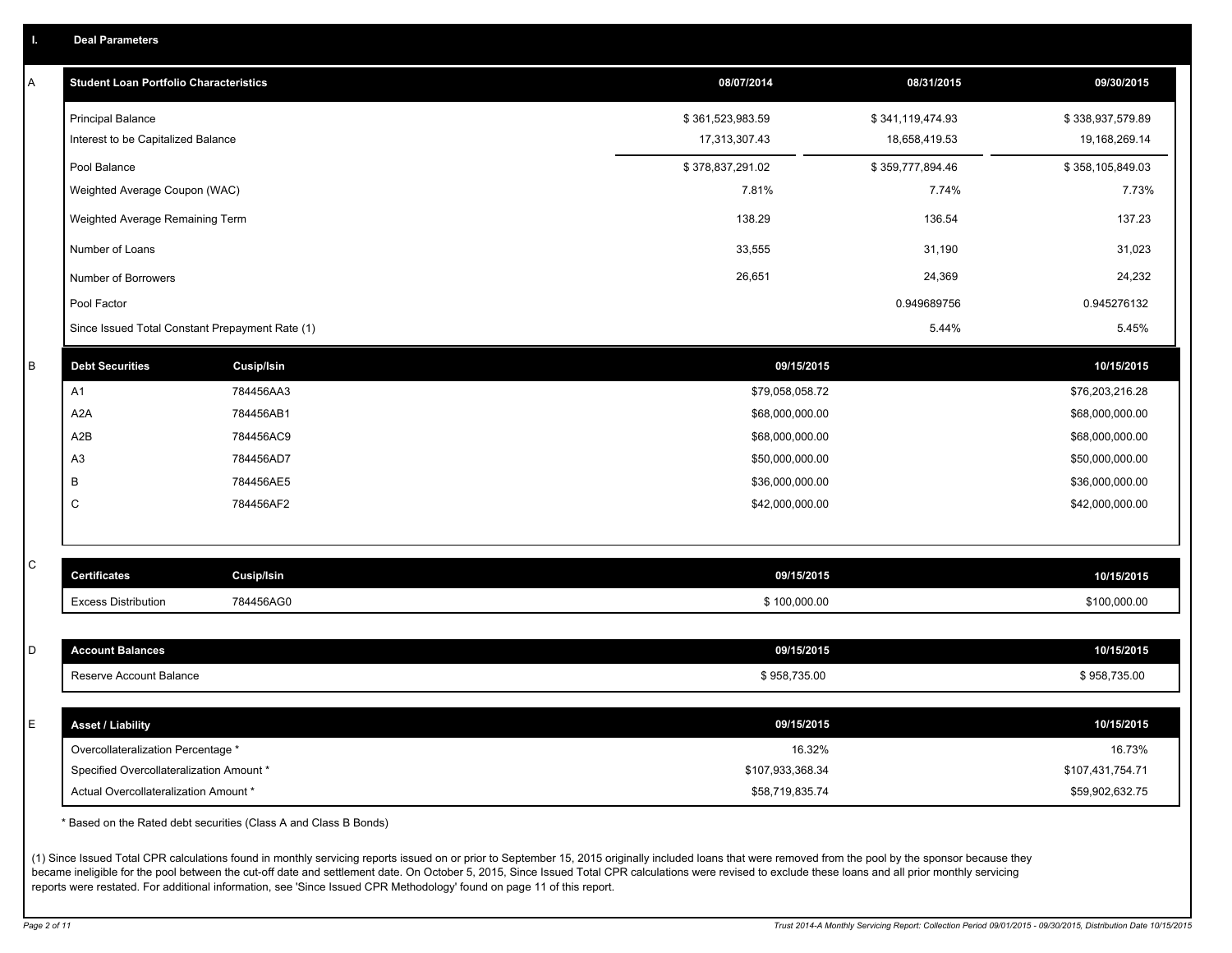### **II. 2014-A Trust Activity 09/01/2015 through 09/30/2015**

| Α | <b>Student Loan Principal Receipts</b>                           |                |
|---|------------------------------------------------------------------|----------------|
|   | <b>Borrower Principal</b>                                        | 2,523,123.27   |
|   | <b>Consolidation Activity Principal</b>                          | 0.00           |
|   | Seller Principal Reimbursement                                   | 0.00           |
|   | Servicer Principal Reimbursement                                 | 0.00           |
|   | Delinquent Principal Purchases by Servicer                       | 0.00           |
|   | <b>Other Principal Deposits</b>                                  | 0.00           |
|   | <b>Total Principal Receipts</b>                                  | \$2,523,123.27 |
| В | <b>Student Loan Interest Receipts</b>                            |                |
|   | <b>Borrower Interest</b>                                         | 1,206,577.73   |
|   | <b>Consolidation Activity Interest</b>                           | 0.00           |
|   | Seller Interest Reimbursement                                    | 0.00           |
|   | Servicer Interest Reimbursement                                  | 0.00           |
|   | Delinquent Interest Purchases by Servicer                        | 0.00           |
|   | <b>Other Interest Deposits</b>                                   | 8,961.87       |
|   | <b>Total Interest Receipts</b>                                   | \$1,215,539.60 |
| C | <b>Recoveries on Realized Losses</b>                             | \$3,850.66     |
| D | <b>Investment Income</b>                                         | \$454.07       |
| E | <b>Funds Borrowed from Next Collection Period</b>                | \$0.00         |
| F | <b>Funds Repaid from Prior Collection Period</b>                 | \$0.00         |
| G | <b>Loan Sale or Purchase Proceeds</b>                            | \$0.00         |
| H | Initial Deposits to Collection Account                           | \$0.00         |
|   | <b>Excess Transferred from Other Accounts</b>                    | \$0.00         |
|   | <b>Borrower Benefit Reimbursements</b>                           | \$0.00         |
| Κ | <b>Gross Swap Receipt</b>                                        | \$0.00         |
| L | <b>Other Deposits</b>                                            | \$0.00         |
| М | <b>Other Fees Collected</b>                                      | \$0.00         |
| N | <b>AVAILABLE FUNDS</b>                                           | \$3,742,967.60 |
| O | Non-Cash Principal Activity During Collection Period             | \$341,228.23   |
| P | Aggregate Purchased Amounts by the Depositor, Servicer or Seller | \$0.00         |
| Q | Aggregate Loan Substitutions                                     | \$0.00         |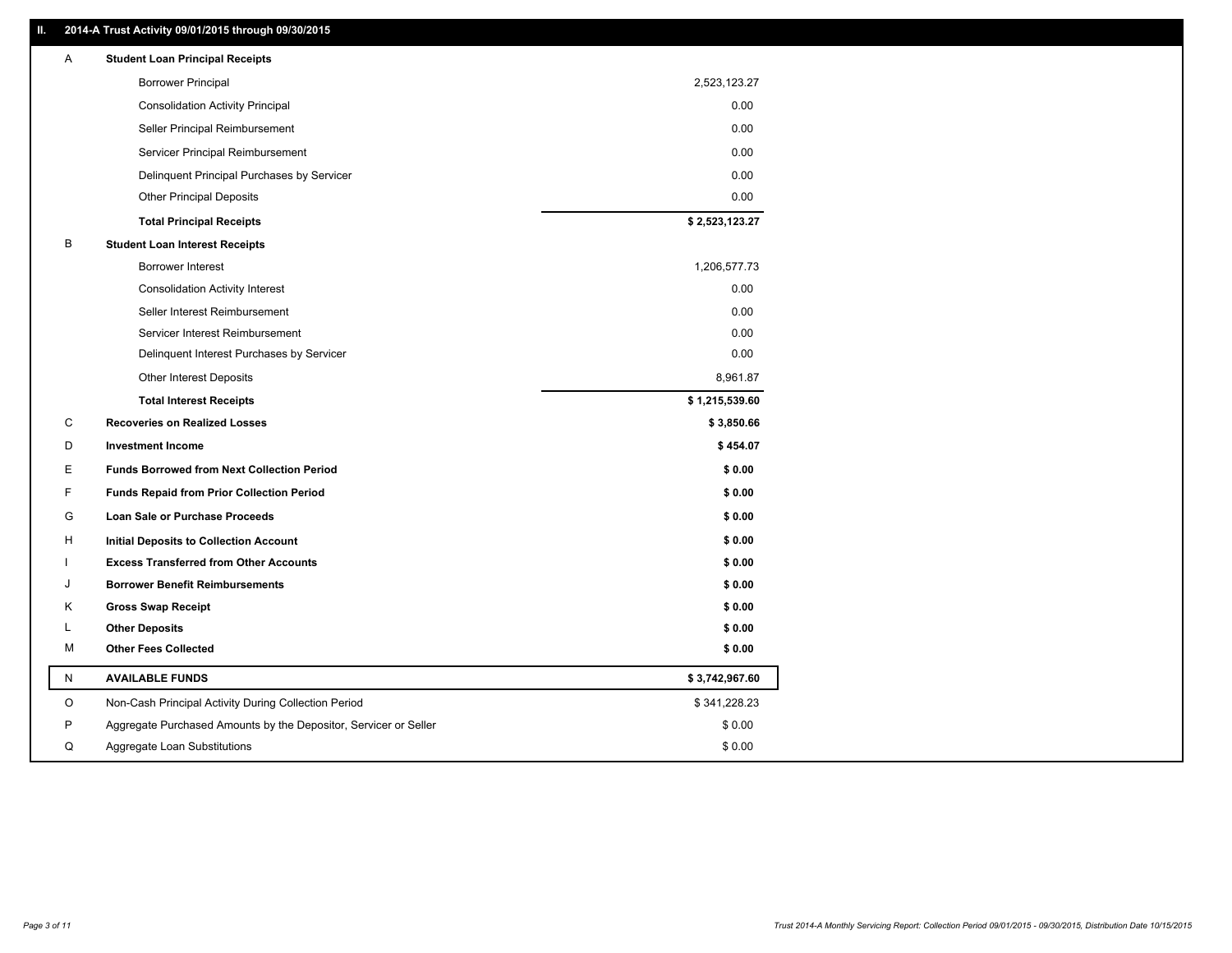|                   |                         |                          | 09/30/2015 |                  | 08/31/2015     |                          |         |                  |                |
|-------------------|-------------------------|--------------------------|------------|------------------|----------------|--------------------------|---------|------------------|----------------|
|                   |                         | <b>Wtd Avg</b><br>Coupon | # Loans    | Principal        | % of Principal | <b>Wtd Avg</b><br>Coupon | # Loans | Principal        | % of Principal |
| INTERIM:          | IN SCHOOL               | 8.51%                    | 4,185      | \$41,169,835.78  | 12.147%        | 8.53%                    | 4,286   | \$42,034,642.56  | 12.323%        |
|                   | GRACE                   | 8.28%                    | 2,469      | \$26,299,435.88  | 7.759%         | 8.27%                    | 2,430   | \$25,931,610.80  | 7.602%         |
|                   | <b>DEFERMENT</b>        | 8.52%                    | 940        | \$9,110,921.26   | 2.688%         | 8.52%                    | 765     | \$7,301,884.13   | 2.141%         |
| <b>REPAYMENT:</b> | <b>CURRENT</b>          | 7.44%                    | 21,949     | \$244,269,665.64 | 72.069%        | 7.46%                    | 22,126  | \$245,927,625.69 | 72.094%        |
|                   | 31-60 DAYS DELINQUENT   | 8.44%                    | 323        | \$3,867,151.95   | 1.141%         | 8.49%                    | 330     | \$3,809,860.52   | 1.117%         |
|                   | 61-90 DAYS DELINQUENT   | 8.26%                    | 145        | \$1,651,744.49   | 0.487%         | 8.79%                    | 121     | \$1,486,177.36   | 0.436%         |
|                   | 91-120 DAYS DELINQUENT  | 8.63%                    | 80         | \$945,860.82     | 0.279%         | 9.01%                    | 66      | \$656,772.22     | 0.193%         |
|                   | 121-150 DAYS DELINQUENT | 8.97%                    | 51         | \$468,865.49     | 0.138%         | 9.03%                    | 58      | \$549,918.73     | 0.161%         |
|                   | 151-180 DAYS DELINQUENT | 9.20%                    | 44         | \$466,097.08     | 0.138%         | 8.06%                    | 34      | \$372,911.02     | 0.109%         |
|                   | > 180 DAYS DELINQUENT   | 7.77%                    | 29         | \$262,139.72     | 0.077%         | 9.18%                    | 30      | \$254,535.91     | 0.075%         |
|                   | FORBEARANCE             | 8.01%                    | 808        | \$10,425,861.78  | 3.076%         | 7.93%                    | 944     | \$12,793,535.99  | 3.750%         |
| <b>TOTAL</b>      |                         |                          | 31,023     | \$338,937,579.89 | 100.00%        |                          | 31,190  | \$341,119,474.93 | 100.00%        |

Percentages may not total 100% due to rounding \*

\*\* Smart Option Interest Only loans and \$25 Fixed Payment loans classified as in repayment whether student borrowers are in school, in grace, in deferment or required to make full principal and interest payments on their l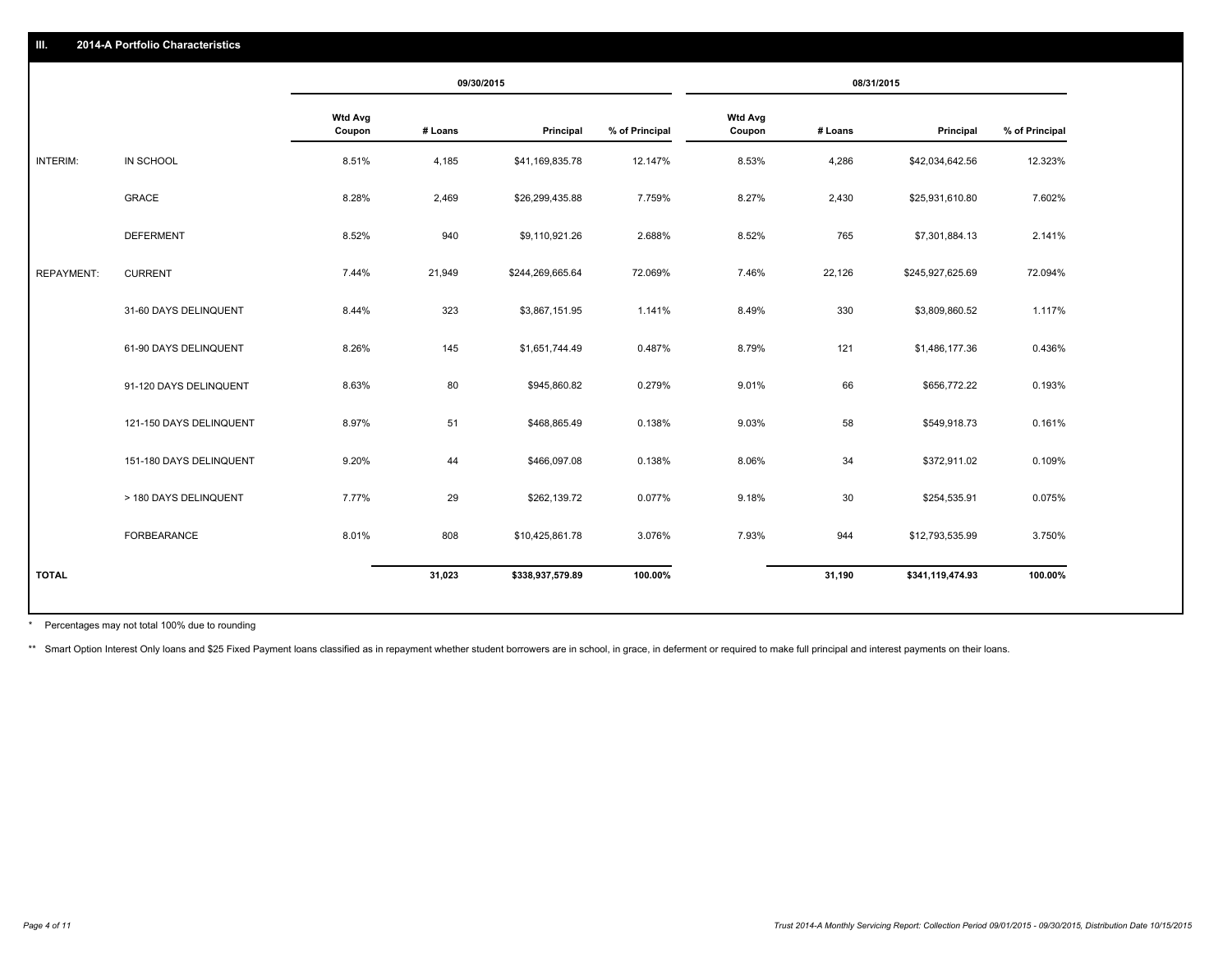|                                                         | 9/30/2015        | 8/31/2015        |
|---------------------------------------------------------|------------------|------------------|
| Pool Balance                                            | \$358,105,849.03 | \$359,777,894.46 |
| Total # Loans                                           | 31,023           | 31,190           |
| Total # Borrowers                                       | 24,232           | 24,369           |
| Weighted Average Coupon                                 | 7.73%            | 7.74%            |
| Weighted Average Remaining Term                         | 137.23           | 136.54           |
| Percent of Pool - Cosigned                              | 93.6%            | 93.6%            |
| Percent of Pool - Non Cosigned                          | 6.4%             | 6.4%             |
| Borrower Interest Accrued for Period                    | \$2,130,131.49   | \$2,220,965.91   |
| Outstanding Borrower Interest Accrued                   | \$20,447,737.33  | \$19,946,742.59  |
| Gross Principal Realized Loss - Periodic                | \$66,003.09      | \$177,479.24     |
| Gross Principal Realized Loss - Cumulative              | \$1,444,720.52   | \$1,378,717.43   |
| Delinquent Principal Purchased by Servicer - Periodic   | \$0.00           | \$0.00           |
| Delinquent Principal Purchased by Servicer - Cumulative | \$0.00           | \$0.00           |
| Recoveries on Realized Losses - Periodic                | \$3,850.66       | \$44,736.57      |
| Recoveries on Realized Losses - Cumulative              | \$52,846.16      | \$48,995.50      |
| Net Losses - Periodic                                   | \$62,152.43      | \$132,742.67     |
| Net Losses - Cumulative                                 | \$1,391,874.36   | \$1,329,721.93   |
| <b>Cumulative Gross Defaults</b>                        | \$1,444,720.52   | \$1,378,717.43   |
| Change in Gross Defaults                                | \$66,003.09      | \$177,479.24     |
| Non-Cash Principal Activity - Capitalized Interest      | \$408,914.53     | \$467,191.10     |
| Since Issued Total Constant Prepayment Rate (CPR) (1)   | 5.45%            | 5.44%            |
| <b>Loan Substitutions</b>                               | \$0.00           | \$0.00           |
| <b>Cumulative Loan Substitutions</b>                    | \$0.00           | \$0.00           |
| <b>Unpaid Master Servicing Fees</b>                     | \$0.00           | \$0.00           |
| <b>Unpaid Sub-Servicing Fees</b>                        | \$0.00           | \$0.00           |
| <b>Unpaid Administration Fees</b>                       | \$0.00           | \$0.00           |
| Unpaid Carryover Master Servicing Fees                  | \$0.00           | \$0.00           |
| <b>Unpaid Carryover Sub-Servicing Fees</b>              | \$0.00           | \$0.00           |
| Note Interest Shortfall                                 | \$0.00           | \$0.00           |

(1) Since Issued Total CPR calculations found in monthly servicing reports issued on or prior to September 15, 2015 originally included loans that were removed from the pool by the sponsor because they became ineligible for the pool between the cut-off date and settlement date. On October 5, 2015, Since Issued Total CPR calculations were revised to exclude these loans and all prior monthly servicing reports were restated. For additional information, see 'Since Issued CPR Methodology' found on page 11 of this report.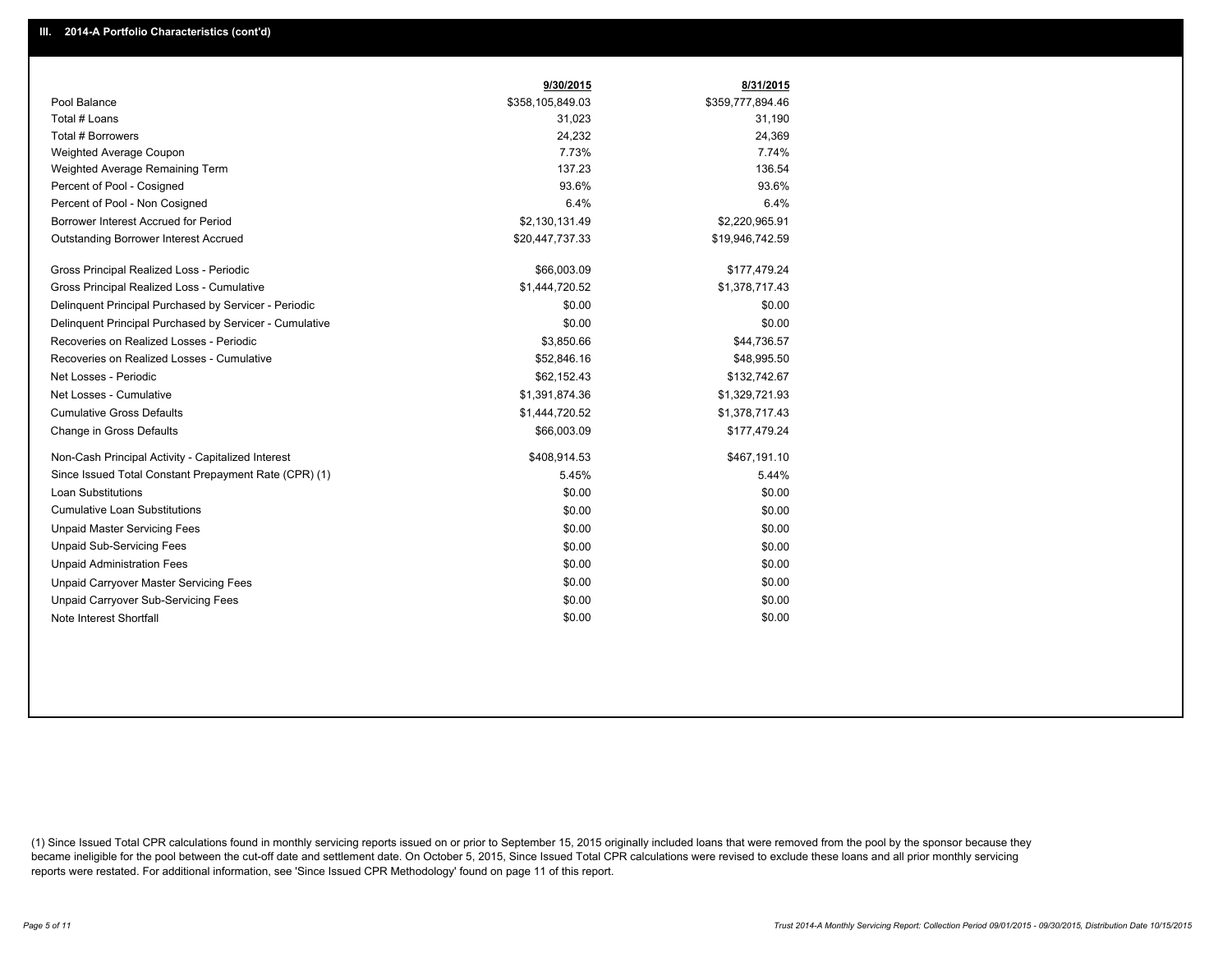## **IV. 2014-A Portfolio Statistics by Loan Program**

|                                                       | Weighted<br><b>Average Coupon</b> | # LOANS | \$ AMOUNT        | $%$ *    |
|-------------------------------------------------------|-----------------------------------|---------|------------------|----------|
| - Smart Option Deferred Loans                         | 8.20%                             | 14,371  | \$144,897,733.61 | 42.751%  |
| - Smart Option Fixed Pay Loans                        | 7.79%                             | 9,153   | \$118,733,117.64 | 35.031%  |
| - Smart Option Interest-Only Loans                    | 6.61%                             | 7,499   | \$75,306,728.64  | 22.218%  |
| - Other Loan Programs                                 | 0.00%                             | 0.00    | \$0.00           | 0.000%   |
| <b>Total</b>                                          | 7.73%                             | 31,023  | \$338,937,579.89 | 100.000% |
| Prime Indexed Loans -- Monthly Reset Adjustable       |                                   |         | \$0.00           |          |
| Prime Indexed Loans -- Monthly Reset Non-Adjustable   |                                   |         | \$0.00           |          |
| Prime Indexed Loans -- Quarterly Reset Adjustable     |                                   |         | \$0.00           |          |
| Prime Indexed Loans -- Quarterly Reset Non-Adjustable |                                   |         | \$0.00           |          |
| Prime Indexed Loans -- Annual Reset                   |                                   |         | \$0.00           |          |
| <b>T-Bill Indexed Loans</b>                           |                                   |         | \$0.00           |          |
| <b>Fixed Rate Loans</b>                               |                                   |         | \$51,217,925.00  |          |
| <b>LIBOR Indexed Loans</b>                            |                                   |         | \$306,887,924.03 |          |
|                                                       |                                   |         |                  |          |

\* Note: Percentages may not total 100% due to rounding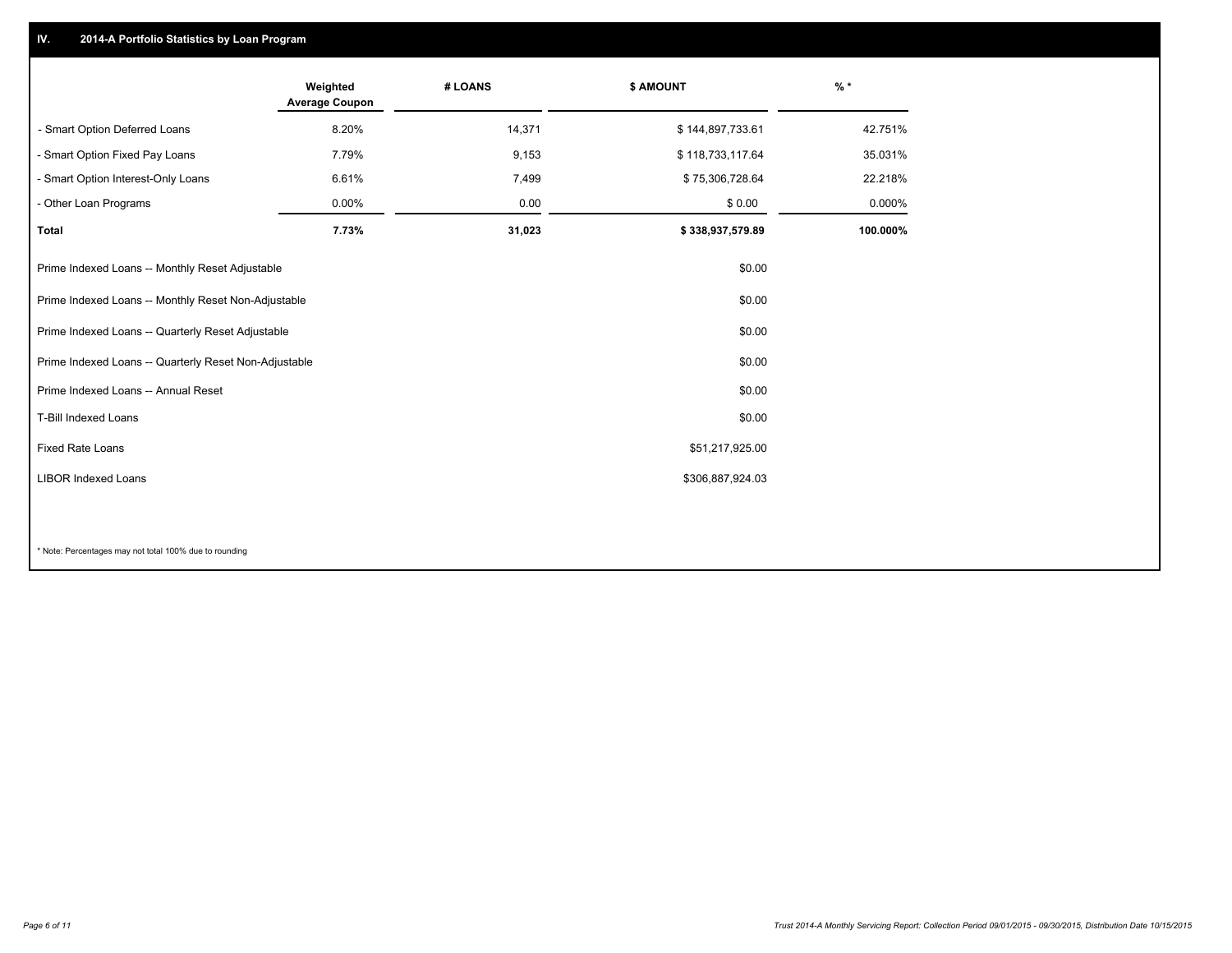| V. | 2014-A Reserve Account and Principal Distribution Calculations                                                                                                                                     |                  |  |
|----|----------------------------------------------------------------------------------------------------------------------------------------------------------------------------------------------------|------------------|--|
| А. | <b>Reserve Account</b>                                                                                                                                                                             |                  |  |
|    | Specified Reserve Account Balance                                                                                                                                                                  | \$958,735.00     |  |
|    | Actual Reserve Account Balance                                                                                                                                                                     | \$958,735.00     |  |
| В. | <b>Principal Distribution Amount</b>                                                                                                                                                               |                  |  |
|    | Class A Notes Outstanding<br>i.                                                                                                                                                                    | \$265,058,058.72 |  |
|    | Pool Balance<br>ii.                                                                                                                                                                                | \$358,105,849.03 |  |
|    | <b>First Priority Principal Distribution Amount</b><br>iii.                                                                                                                                        | \$0.00           |  |
|    | Class A and B Notes Outstanding<br>iv.                                                                                                                                                             | \$301,058,058.72 |  |
|    | First Priority Principal Distribution Amount<br>v.                                                                                                                                                 | \$0.00           |  |
|    | Pool Balance<br>vi.                                                                                                                                                                                | \$358,105,849.03 |  |
|    | Specified Overcollateralization Amount<br>vii.                                                                                                                                                     | \$107,431,754.71 |  |
|    | viii. Regular Principal Distribution Amount                                                                                                                                                        | \$50,383,964.40  |  |
|    |                                                                                                                                                                                                    |                  |  |
|    | Notes Outstanding<br>ix.                                                                                                                                                                           | \$343,058,058.72 |  |
|    | First Priority Principal Distribution Amount<br>х.                                                                                                                                                 | \$0.00           |  |
|    | Regular Principal Distribution Amount<br>xi.                                                                                                                                                       | \$50,383,964.40  |  |
|    | Available Funds (after payment of waterfall items A through J) *<br>xii.                                                                                                                           | \$0.00           |  |
|    | xiii. Additional Principal Distribution Amount (min(ix - x - xi, xiii))                                                                                                                            | \$0.00           |  |
|    | * Represents 50% of value if the principal balance of the notes is greater than 10% of initial principal balance of the notes or the Class A and Class B note are reduced to 0, otherwise the full |                  |  |

value is shown.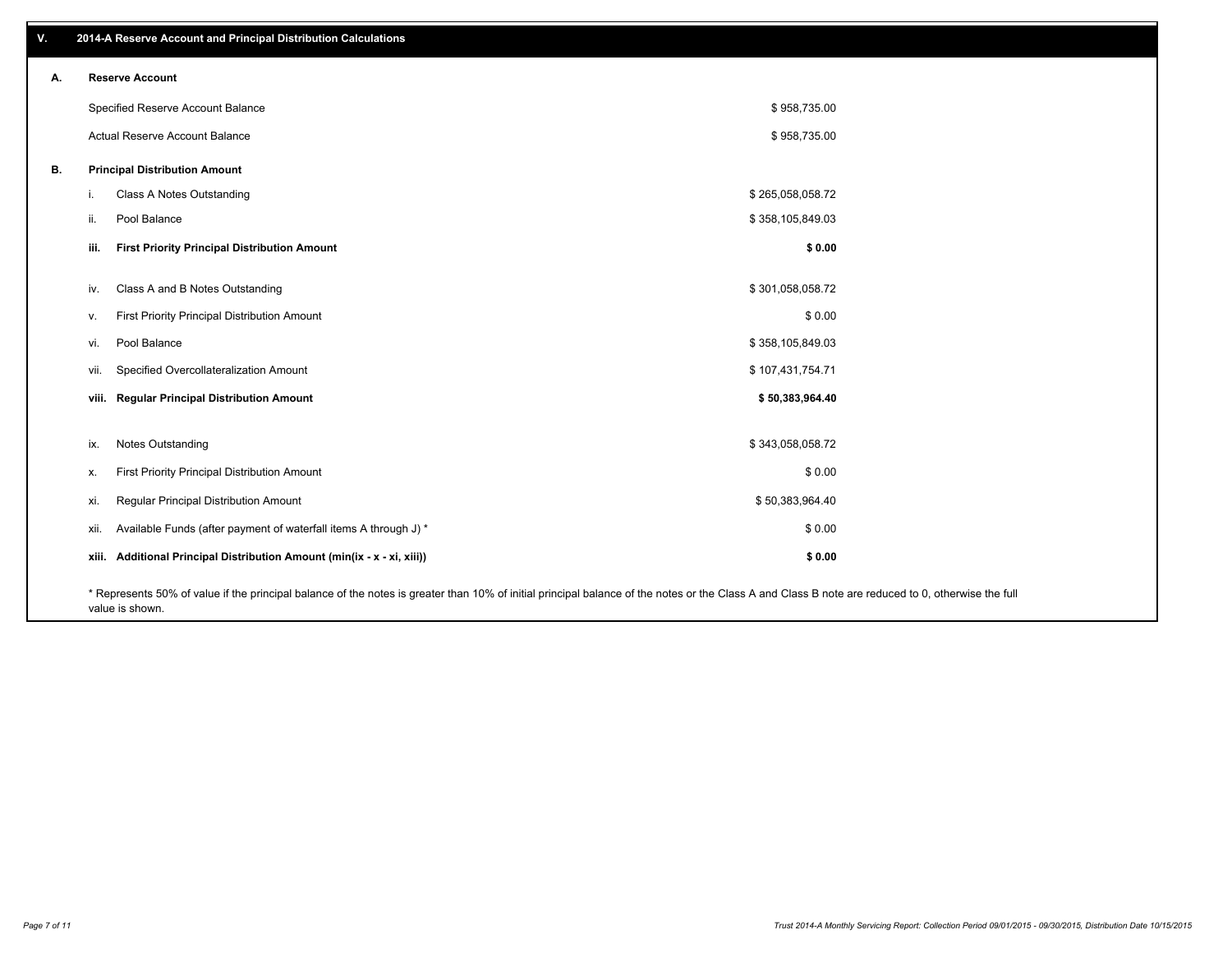| VI. |  | 2014-A Waterfall for Distributions |  |  |  |
|-----|--|------------------------------------|--|--|--|
|-----|--|------------------------------------|--|--|--|

|   |                                                                                        | Paid             | <b>Funds Balance</b> |
|---|----------------------------------------------------------------------------------------|------------------|----------------------|
|   | <b>Total Available Funds</b>                                                           |                  | \$3,742,967.60       |
| A | <b>Trustee Fees</b>                                                                    | \$0.00           | \$3,742,967.60       |
| B | i. Master Servicing Fees                                                               | \$14,234.08      | \$3,728,733.52       |
|   | ii. Sub-Servicing Fees                                                                 | \$222,364.60     | \$3,506,368.92       |
| C | i. Administration Fees                                                                 | \$6,667.00       | \$3,499,701.92       |
|   | ii. Unreimbursed Administrator Advances plus any Unpaid                                | \$0.00           | \$3,499,701.92       |
| D | Class A Noteholders Interest Distribution Amount                                       | \$367,359.48     | \$3,132,342.44       |
| E | <b>First Priority Principal Payment</b>                                                | \$0.00           | \$3,132,342.44       |
| F | Class B Noteholders Interest Distribution Amount                                       | \$120,000.00     | \$3,012,342.44       |
|   |                                                                                        |                  |                      |
| G | Class C Noteholders Interest Distribution Amount                                       | \$157,500.00     | \$2,854,842.44       |
| H | <b>Reinstatement Reserve Account</b>                                                   | \$0.00           | \$2,854,842.44       |
|   | Regular Principal Distribution                                                         | \$2,854,842.44   | \$0.00               |
| J | i. Carryover Master Servicing Fees                                                     | \$0.00           | \$0.00               |
|   | ii. Carryover Sub-servicing Fees                                                       | \$0.00           | \$0.00               |
| K | Additional Principal Distribution Amount                                               | \$0.00           | \$0.00               |
| L | Unpaid Expenses of Trustee                                                             | \$0.00           | \$0.00               |
| M | Unpaid Expenses of Administrator                                                       | \$0.00           | \$0.00               |
| N | Remaining Funds to the Excess Distribution Certificateholder                           | \$0.00           | \$0.00               |
|   | <b>Waterfall Conditions</b>                                                            |                  |                      |
|   | <b>Class C Noteholders' Interest Distribution Condition</b>                            |                  |                      |
|   | Pool Balance<br>i.                                                                     | \$358,105,849.03 |                      |
|   | ii.<br>Class A and B Notes Outstanding                                                 | \$301,058,058.72 |                      |
|   | iii.<br>Class C Noteholders' Interest Distribution Ratio (i / ii)                      | 118.95%          |                      |
|   | Minimum Ratio<br>iv.                                                                   | 110.00%          |                      |
|   | Is the Class C Noteholders' Interest Distribution Condition Satisfied (iii > iv)<br>ν. | Υ                |                      |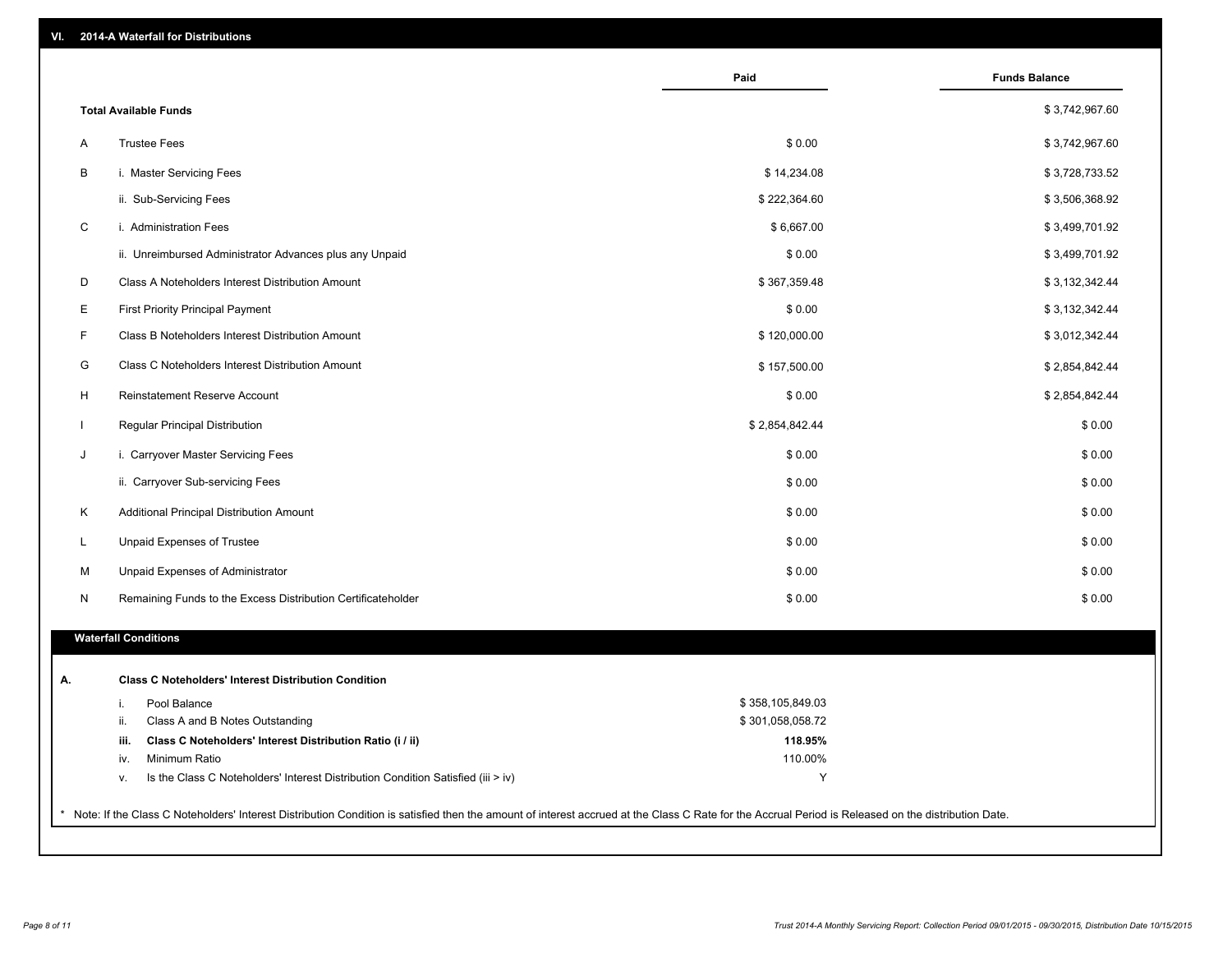| <b>Distribution Amounts</b>                                |                         |                         |                         |
|------------------------------------------------------------|-------------------------|-------------------------|-------------------------|
|                                                            | A <sub>1</sub>          | A <sub>2</sub> A        | A <sub>2</sub> B        |
| Cusip/Isin                                                 | 784456AA3               | 784456AB1               | 784456AC9               |
| <b>Beginning Balance</b>                                   | \$79,058,058.72         | \$68,000,000.00         | \$68,000,000.00         |
| Index                                                      | <b>LIBOR</b>            | <b>FIXED</b>            | <b>LIBOR</b>            |
| Spread/Fixed Rate                                          | 0.50%                   | 3.05%                   | 1.15%                   |
| Record Date (Days Prior to Distribution)                   | 1 NEW YORK BUSINESS DAY | 1 NEW YORK BUSINESS DAY | 1 NEW YORK BUSINESS DAY |
| Accrual Period Begin                                       | 9/15/2015               | 9/15/2015               | 9/15/2015               |
| <b>Accrual Period End</b>                                  | 10/15/2015              | 10/15/2015              | 10/15/2015              |
| Daycount Fraction                                          | 0.08333333              | 0.08333333              | 0.08333333              |
| Interest Rate*                                             | 0.70655%                | 3.05000%                | 1.35655%                |
| <b>Accrued Interest Factor</b>                             | 0.000588792             | 0.002541667             | 0.001130458             |
| <b>Current Interest Due</b>                                | \$46,548.73             | \$172,833.33            | \$76,871.17             |
| Interest Shortfall from Prior Period Plus Accrued Interest | $\mathsf{\$}$ -         | $\mathsf{\$}$ -         | $\mathcal{S}$ -         |
| <b>Total Interest Due</b>                                  | \$46,548.73             | \$172,833.33            | \$76,871.17             |
| <b>Interest Paid</b>                                       | \$46,548.73             | \$172,833.33            | \$76,871.17             |
| <b>Interest Shortfall</b>                                  | $S -$                   | $\mathsf{\$}$ -         | $\mathsf{\$}$ -         |
| <b>Principal Paid</b>                                      | \$2,854,842.44          | $\mathsf{\$}$ -         | $\mathsf{\$}$ -         |
| <b>Ending Principal Balance</b>                            | \$76,203,216.28         | \$68,000,000.00         | \$68,000,000.00         |
| Paydown Factor                                             | 0.024193580             | 0.000000000             | 0.000000000             |
| <b>Ending Balance Factor</b>                               | 0.645789968             | 1.000000000             | 1.000000000             |

\* Pay rates for Current Distribution. For the interest rates applicable to the next distribution date, please see https://www.salliemae.com/about/investors/data/SMBabrate.txt.

**VII. 2014-A Distributions**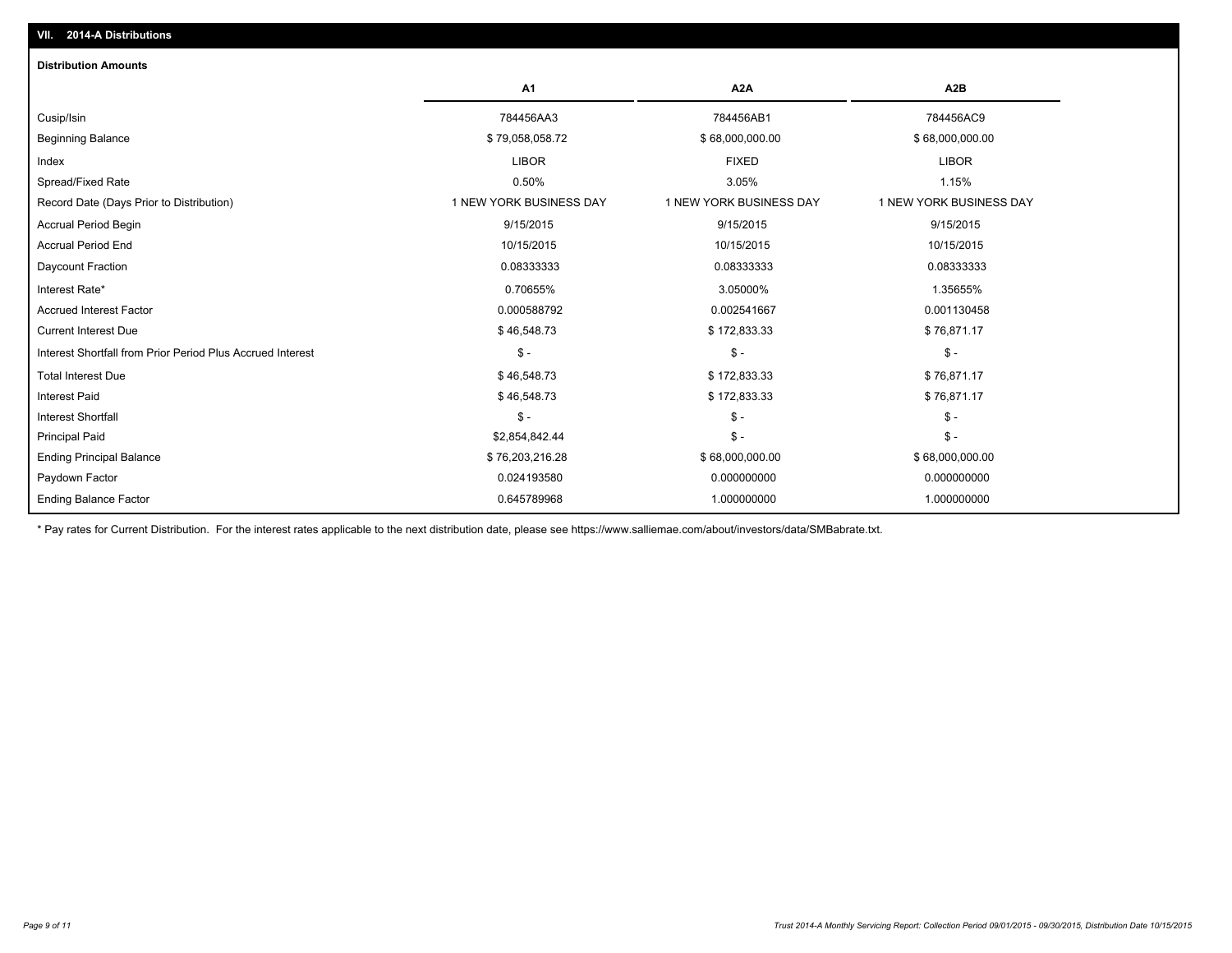| <b>Distribution Amounts</b>                                |                         |                         |                         |
|------------------------------------------------------------|-------------------------|-------------------------|-------------------------|
|                                                            | A3                      | в                       | С                       |
| Cusip/Isin                                                 | 784456AD7               | 784456AE5               | 784456AF2               |
| <b>Beginning Balance</b>                                   | \$50,000,000.00         | \$36,000,000.00         | \$42,000,000.00         |
| Index                                                      | <b>LIBOR</b>            | <b>FIXED</b>            | <b>FIXED</b>            |
| Spread/Fixed Rate                                          | 1.50%                   | 4.00%                   | 4.50%                   |
| Record Date (Days Prior to Distribution)                   | 1 NEW YORK BUSINESS DAY | 1 NEW YORK BUSINESS DAY | 1 NEW YORK BUSINESS DAY |
| Accrual Period Begin                                       | 9/15/2015               | 9/15/2015               | 9/15/2015               |
| <b>Accrual Period End</b>                                  | 10/15/2015              | 10/15/2015              | 10/15/2015              |
| Daycount Fraction                                          | 0.08333333              | 0.08333333              | 0.08333333              |
| Interest Rate*                                             | 1.70655%                | 4.00000%                | 4.50000%                |
| <b>Accrued Interest Factor</b>                             | 0.001422125             | 0.003333333             | 0.003750000             |
| <b>Current Interest Due</b>                                | \$71,106.25             | \$120,000.00            | \$157,500.00            |
| Interest Shortfall from Prior Period Plus Accrued Interest | $$ -$                   | $\mathcal{S}$ -         | $\mathsf{\$}$ -         |
| <b>Total Interest Due</b>                                  | \$71,106.25             | \$120,000.00            | \$157,500.00            |
| <b>Interest Paid</b>                                       | \$71,106.25             | \$120,000.00            | \$157,500.00            |
| <b>Interest Shortfall</b>                                  | $\mathsf{\$}$ -         | $\mathcal{S}$ -         | $\mathsf{\$}$ -         |
| <b>Principal Paid</b>                                      | $\mathsf{\$}$ -         | $\mathsf{\$}$ -         | $S -$                   |
| <b>Ending Principal Balance</b>                            | \$50,000,000.00         | \$36,000,000.00         | \$42,000,000.00         |
| Paydown Factor                                             | 0.000000000             | 0.000000000             | 0.000000000             |
| <b>Ending Balance Factor</b>                               | 1.000000000             | 1.000000000             | 1.000000000             |
|                                                            |                         |                         |                         |

\* Pay rates for Current Distribution. For the interest rates applicable to the next distribution date, please see https://www.salliemae.com/about/investors/data/SMBabrate.txt.

**VII. 2014-A Distributions**